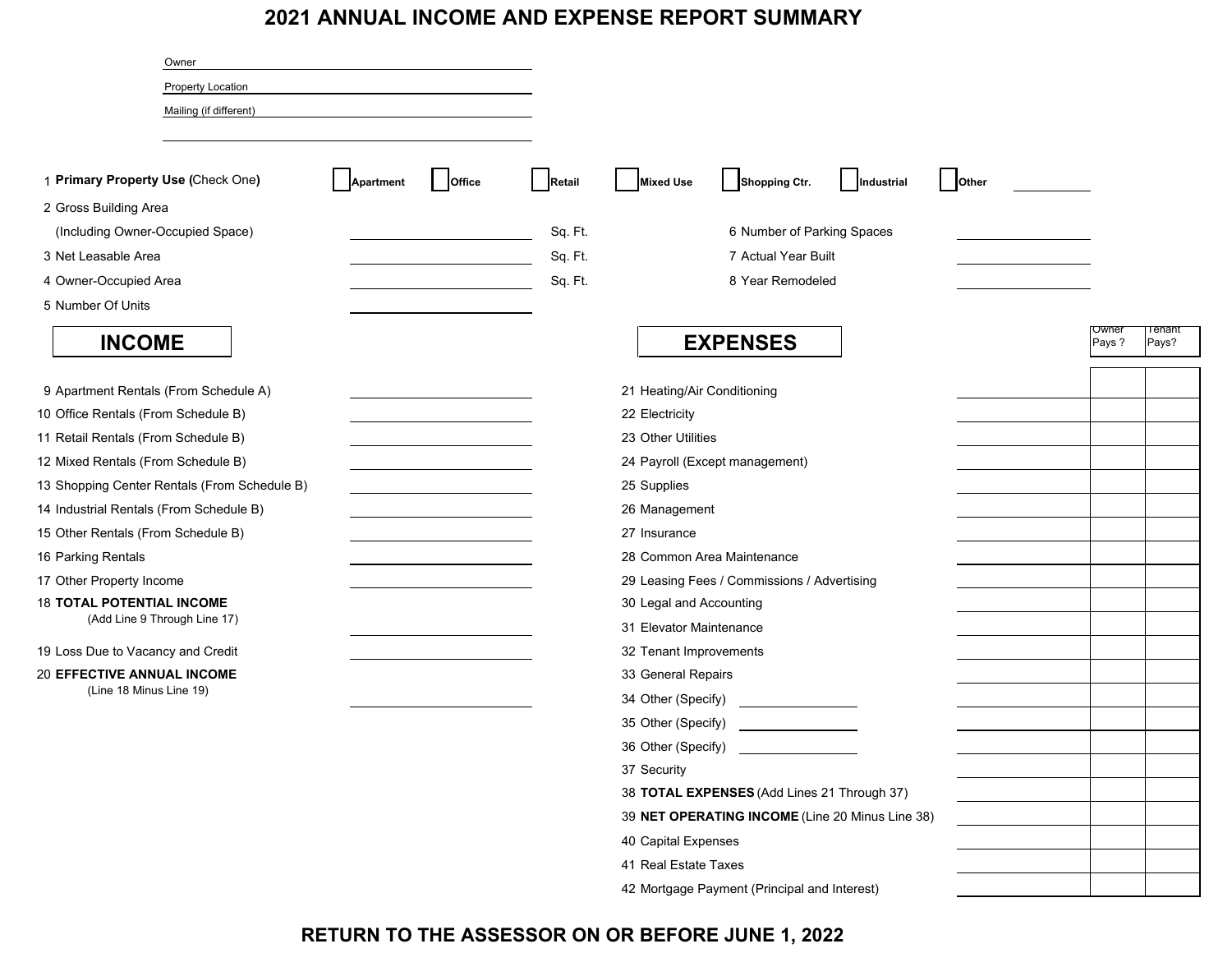# SCHEDULE A - 2021 APARTMENT RENT SCHEDULE<br> **SCHEDULE A - 2021 APARTMENT RENT SCHEDULE**

| UNIT TYPE                      | NO. OF UNITS |        | ROOM COUNT   |              | UNIT SIZE | <b>MONTHLY RENT</b> |              | <b>TYPICAL</b>    | BUILDING FEATURES INCLUDED IN        |  |  |
|--------------------------------|--------------|--------|--------------|--------------|-----------|---------------------|--------------|-------------------|--------------------------------------|--|--|
|                                | <b>TOTAL</b> | RENTED | <b>ROOMS</b> | <b>BATHS</b> | SQ. FT.   | PER UNIT            | <b>TOTAL</b> | <b>LEASE TERM</b> | <b>RENT</b>                          |  |  |
| <b>EFFICIENCY</b>              |              |        |              |              |           |                     |              |                   | (Please Check All That Apply)        |  |  |
| <b>BEDROOM</b>                 |              |        |              |              |           |                     |              |                   | Heat<br>Furnished Unit               |  |  |
| 2 BEDROOM                      |              |        |              |              |           |                     |              |                   | Electricity<br>$\Box$ Security       |  |  |
| 3 BEDROOM                      |              |        |              |              |           |                     |              |                   | Other Utilities<br>$\Box$ Pool       |  |  |
| <b>BEDROOM</b>                 |              |        |              |              |           |                     |              |                   | Air Conditioning<br>Tennis Courts    |  |  |
| OTHER RENTABLE UNITS           |              |        |              |              |           |                     |              |                   | $\Box$ Parking<br>Stove/Refrigerator |  |  |
| OWNER/MANAGER/JANITOR OCCUPIED |              |        |              |              |           |                     |              |                   | Dishwasher                           |  |  |
| <b>SUBTOTAL</b>                |              |        |              |              |           |                     |              |                   | Garbage Disposal                     |  |  |
| <b>GARAGE/PARKING</b>          |              |        |              |              |           |                     |              |                   |                                      |  |  |
| OTHER INCOME (SPECIFY)         |              |        |              |              |           |                     |              |                   | Other Specify                        |  |  |
| <b>TOTALS</b>                  |              |        |              |              |           |                     |              |                   |                                      |  |  |

### **SCHEDULE B - 2021 LESSEE SCHEDULE**

*Complete this Section for all other rental activities except apartment rental.*

| NAME OF TENANT | LOCATION<br>OF SPACE |              | <b>LEASE TERM</b> |       | ANNUAL RENT |         |              |                  | PARKING |             | <b>INTERIOR FINISH</b> |                |      |
|----------------|----------------------|--------------|-------------------|-------|-------------|---------|--------------|------------------|---------|-------------|------------------------|----------------|------|
|                |                      | <b>START</b> | END               | SQ.FT | BASE        | ESC/CAM | <b>TOTAL</b> | <b>TOTAL PER</b> | NO. OF  | ANNUAL      | OWNER                  | <b>TENANT</b>  | COST |
|                |                      |              |                   |       |             | OVERAGE |              | SQ. FT.          | SPACES  | <b>RENT</b> | $\gamma$               | $\overline{?}$ |      |
|                |                      |              |                   |       |             |         |              |                  |         |             |                        |                |      |
|                |                      |              |                   |       |             |         |              |                  |         |             |                        |                |      |
|                |                      |              |                   |       |             |         |              |                  |         |             |                        |                |      |
|                |                      |              |                   |       |             |         |              |                  |         |             |                        |                |      |
|                |                      |              |                   |       |             |         |              |                  |         |             |                        |                |      |
|                |                      |              |                   |       |             |         |              |                  |         |             |                        |                |      |
|                |                      |              |                   |       |             |         |              |                  |         |             |                        |                |      |
|                |                      |              |                   |       |             |         |              |                  |         |             |                        |                |      |
|                |                      |              |                   |       |             |         |              |                  |         |             |                        |                |      |
|                |                      |              |                   |       |             |         |              |                  |         |             |                        |                |      |
|                |                      |              |                   |       |             |         |              |                  |         |             |                        |                |      |
| <b>TOTALS</b>  |                      |              |                   |       |             |         |              |                  |         |             |                        |                |      |

### **COPY AND ATTACH IF ADDITIONAL PAGES ARE NEEDED**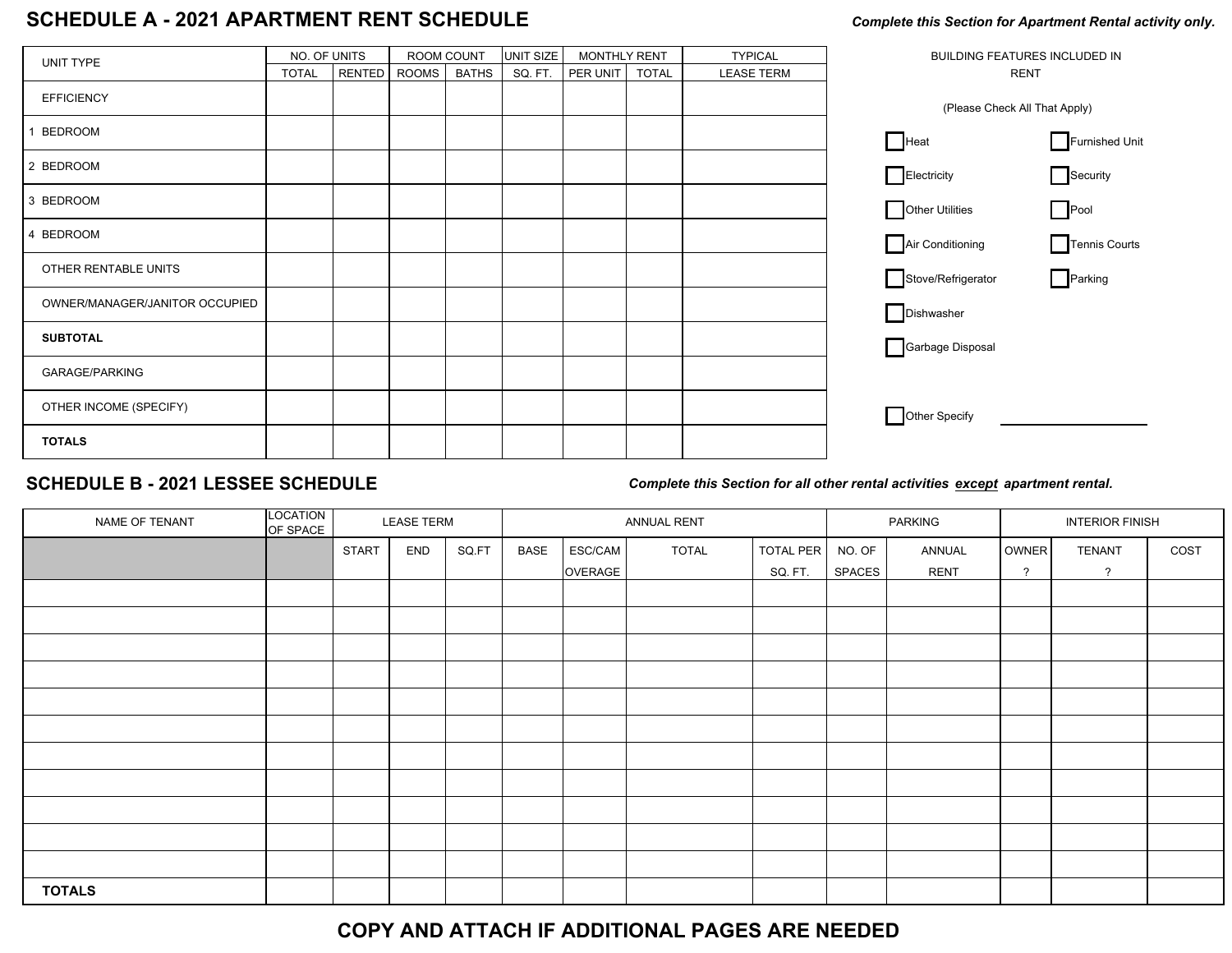#### **INCOME AND EXPENSE VERIFICATION**

| <b>Owner Name</b><br><b>Mailing Address</b> | <b>Property Location</b> |
|---------------------------------------------|--------------------------|
| (if different from front)<br>City/State/Zip |                          |
|                                             |                          |

I DO HEREBY DECLARE UNDER PENALTIES OF FALSE STATEMENT THAT THE FOREGOING INFORMATION, ACCORDING TO THE BEST OF MY KNOWLEDGE, REMEMBRANCE AND BELIEF, IS A COMPLETE AND TRUE STATEMENT OF ALL THE INCOME AND EXPENSES ATTRIBUTABLE TO THE ABOVE IDENTIFIED PROPERTY *(Section 12-63c(d) of the Connecticut General Statutes).*

| <b>ATURE</b><br><b>SIGNAT</b> | NAME<br>(Prinτ,   | <b>DATE</b> |
|-------------------------------|-------------------|-------------|
| TIT.<br>- - - - - -           | <b>DNE</b><br>τ⊏ι |             |